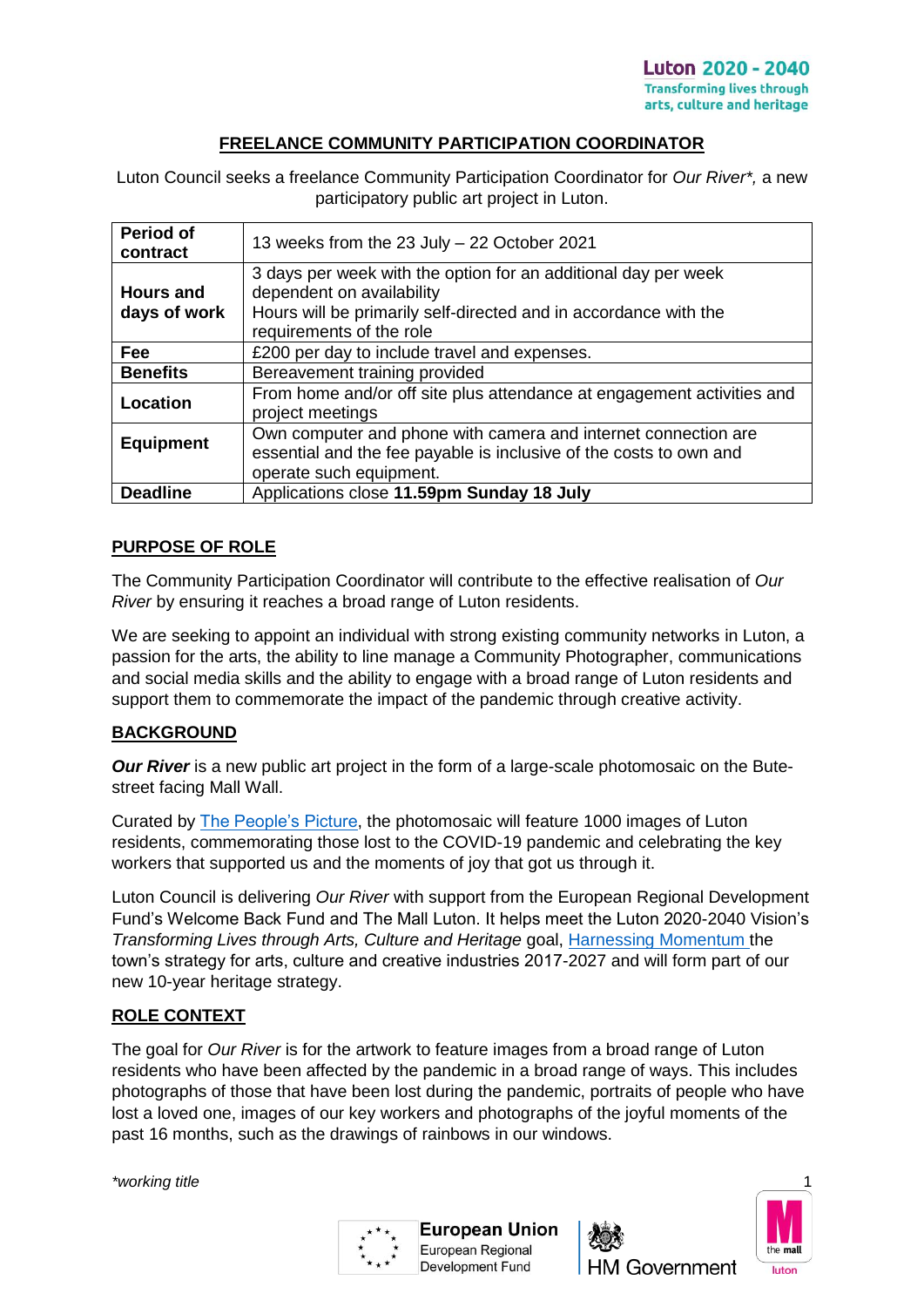The artwork will be realised in both physical and digital forms. It will be installed as a largescale piece of public art in the town centre (see page 7 for a mock up) and will also exist digitally as an interactive artwork. Similar to [this project,](https://thepeoplespicture.com/rainbows-for-the-nhs/) the digital artwork will enable people to click on the individual images and read the stories of the person or people featured.

[The People's Picture](https://thepeoplespicture.com/) will create a microsite for the project which will be used to communicate about the project and enable residents to submit their images and stories. The project will be publicised widely on social media and through council networks, encouraging people to get involved and submit their images.

We know from previous experience of creative engagement projects in Luton that we need to work deeply and directly with our communities to build trust in the project and to encourage people from our super-diverse range of cultures and communities to get involved. Therefore we are recruiting a Community Participation Coordinator to identify people who have been affected by the pandemic and to support them to engage with the project. The Coordinator will work closely with the council's social justice team, members and community partners to identify, reach and engage with affected members of the community.

The coordinator will also be responsible for a newly-appointed Community Photographer/Participation Officer who will support the work of the Coordinator and be responsible for capturing images of affected residents.

## **ROLE RESPONSIBILITIES**

- 1. Participation
	- Work with the Cultural Partnerships Coordinator and internal and external stakeholders to develop a list of target groups and routes for reaching a broad range of residents and use this to create a plan for engaging with groups and tracking progress
	- Use your existing networks and skills to build trust in the project amongst communities, including developing relationships with faith leaders, community leaders and voluntary organisations and securing their interest in the project
	- Liaise with community leaders and service providers to identify appropriate opportunities and channels for engagement with target groups
	- Present at community events and forums, outlining the goals of the project, building trust and encouraging participation
	- Maintain close relationships with the council's social justice team, members and community partners, providing updates on progress as required and utilising networks to address emerging gaps in participation.
- 2. Content creation
	- Work one-to-one with residents who have lost a friend or family member to capture their story and collect photographs. This will include supporting people to use the online platform as well as manually collecting stories and images and uploading to the platform on their behalf.
- 3. Supervision and coordination

Supervise the Community Photographer/Participation Officer to ensure that the project is delivered on time and to a high standard. This will include:

*\*working title* 2





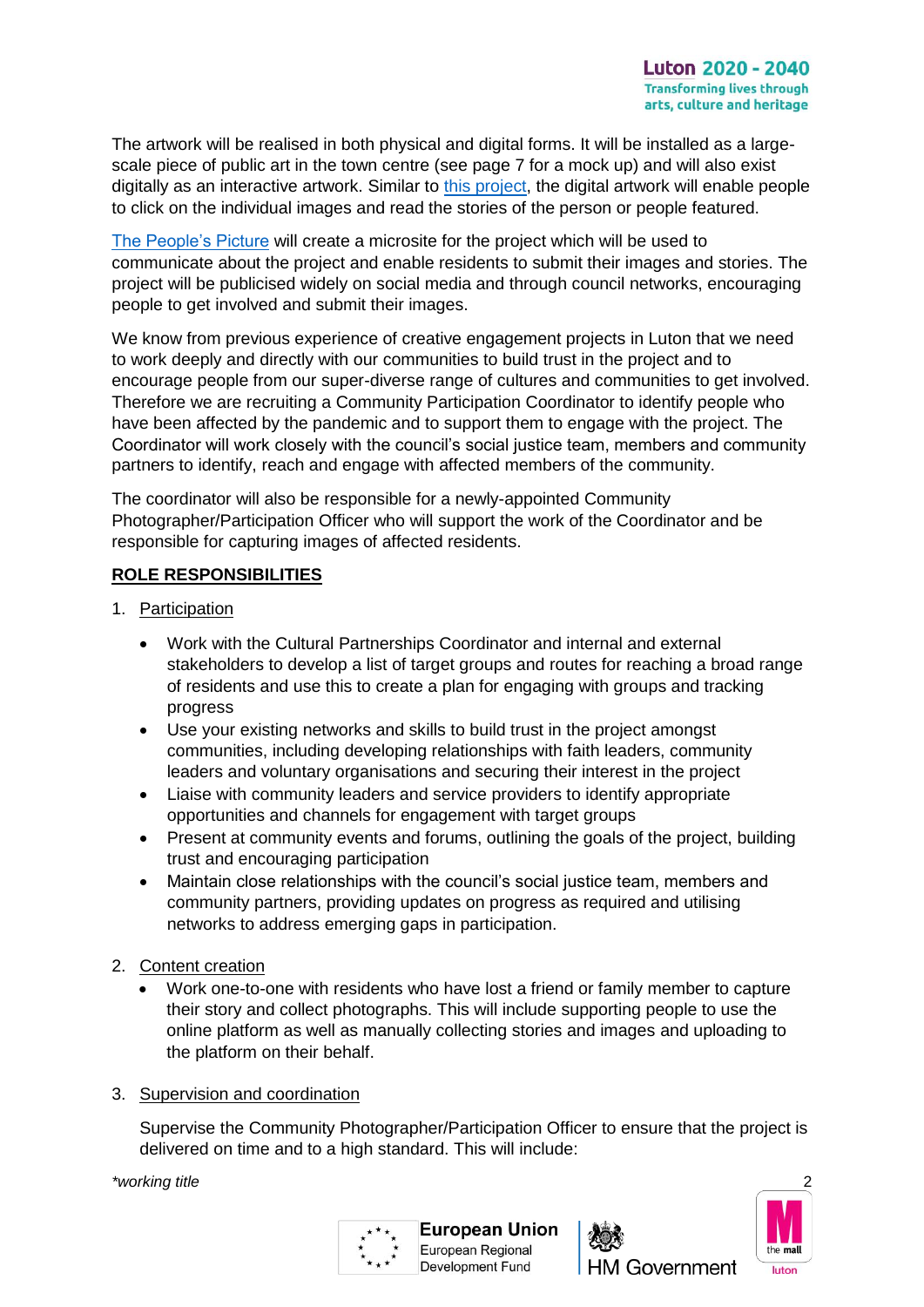- Supporting the Photographer to identify opportunities for collecting images, such as attending community forums or setting up drop-in booths in The Mall
- Developing a calendar of engagement opportunities and assign the Photographer to attend and lead the activities in your place as appropriate. This may include assigning them to attend a community forum or event or requesting they visit a resident to collect their image/story
- Working collaboratively to empower and support the Photographer to take leadership over their tasks and succeed in the role
- Acting in the role of Community Photographer if required, including on occasion, acting as invigilator at the project exhibition on Thursdays and Saturdays from August 12 – September 4 2021.
- 4. Administration, monitoring and evaluation
	- Develop and maintain sophisticated and clear processes for tracking engagement, such as google sheet project plans
	- Work with the Cultural Partnerships Coordinator to set engagement targets and monitor progress
	- Work collaboratively with the Community Photographer to develop a calendar of engagement activities and maximise opportunities to recruit participants
	- Collect participant information in accordance with GDPR for use in evaluation activity.
- 5. Other
	- Coordinate the artwork launch event on the 22 October, liaising with council officers to collate invitation lists, distribute invitations and coordinate refreshments and other requirements as needed
	- Foster quality working relationships with all external agencies, organisations and services achieve effective project delivery
	- Operate in accordance with the values and policies of Luton Council
	- Ensure a safe and secure working environment is maintained at all times with particular regard to the health, safety, equality and diversity, data protection and the welfare of customers, visitors, staff and yourself
	- Contribute to the successful delivery of the overall *Our River* project
	- Any other duties that are commensurate with the role as agreed with the Cultural Partnerships Coordinator

### **TERMS**

- Contractor agreement: This contract is offered on a freelance basis and the successful person will be responsible for their own NI, tax, pensions and all on costs.
- **•** Period of contract: This is a fixed term contract for 13 weeks from the 23 July  $-22$ October 2021
- Hours and days of work: The role is for 3 days per week with the option to increase this to four days dependent on availability. Hours will be primarily self-directed and in accordance with the requirements of the role. Attendance at project meetings and community events will be required and attendance at the virtual project launch meeting, tentatively scheduled for Friday 23 July is essential
- Fee: £200 per day to include travel and expenses.
- *\*working title* 3 Location: Ability to work from home and/or off site is essential. It will be expected that preparatory and administration activity is done from home/own office space whilst

**Development Fund** 





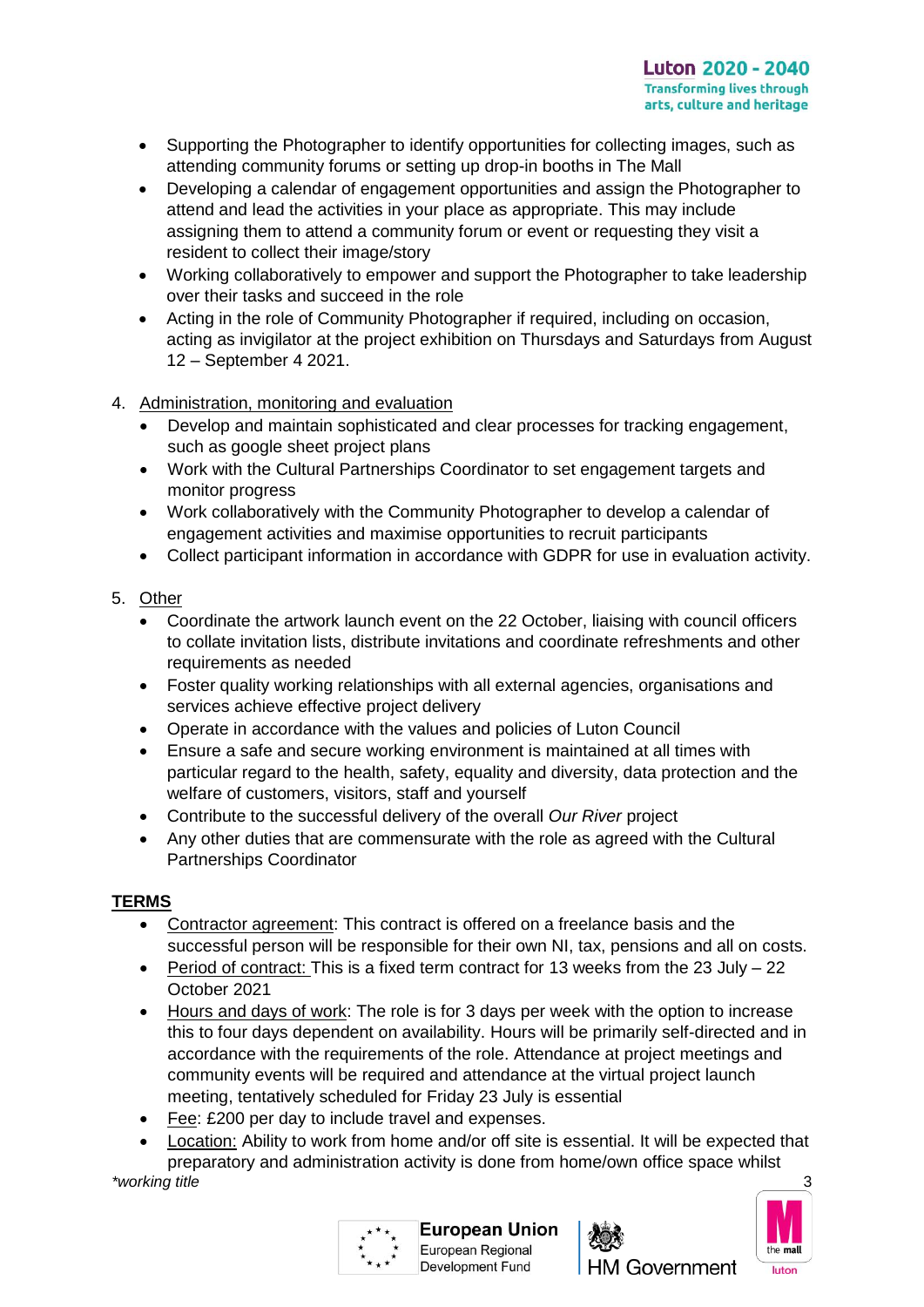attendance at engagement activities at community spaces is essential. Meetings will be held over Zoom initially, progressing to in-person meetings upon agreement by all parties. The fee is inclusive of travel to these locations

- Equipment: Own computer and phone with camera and mobile internet connection is essential and the fee payable is inclusive of the costs to own and operate such equipment
- Team: The Participation Coordinator reports to the Cultural Partnerships Coordinator and supervises the Community Photographer/Participation Officer. The team will be overseen by the Head of Policy, Strategy and Partnerships, Luton 2040 and will work collaboratively with other council officers in the social justice team
- Other: The successful person should have the right to work in the UK and have an adequate policy of insurance with reputable insurers to cover liability in respect of any act, neglect or default in the provision of the services and public liability
- The successful applicant will be required to have evidence of, or be able to acquire a DBS check prior to beginning the role.

# **APPLICATION PROCESS**

- Applications close at **11.59pm Sunday 18 July**
- Applicants must be able to attend a virtual interview on Wednesday 21 or Thursday 22 July
- Start date is Friday 23 July to coincide with the virtual project launch event

All applicants are required to follow the council's procurement process to be eligible for this commission. The process is as follows:

- 1. Register as a supplier through the council's e-procurement portal [Due-north.](https://procontract.due-north.com/Register) More information available on the [council website.](https://www.luton.gov.uk/Business/Doing%20business%20with%20the%20council/Pages/Procurement-e-tendering-portal.aspx) (For the purposes of this process, applicants will be known as 'suppliers' i.e.: suppliers of creative services).
- 2. Find and view the '*Freelance Community Participation Coordinator'* project and express interest in applying for it.
- 3. Upload a copy of your CV. Note that this will not be scored but will be used as supporting material.
- 4. Upload a covering letter of no more than two A4 pages, including the following information:
	- a) Examples of your experience in delivering or supporting community-engaged projects (arts project experience desirable) and the project management tools you used to manage your work
	- b) Examples of your existing networks and understanding of community groups and leaders in Luton
	- c) Examples of your experience of building relationships and networks with communities, including people from low-income backgrounds, non-white-British communities and/or children & young people
	- d) Why you are interested in this role and your understanding of the current creative and social landscape in Luton

*\*working title* 4





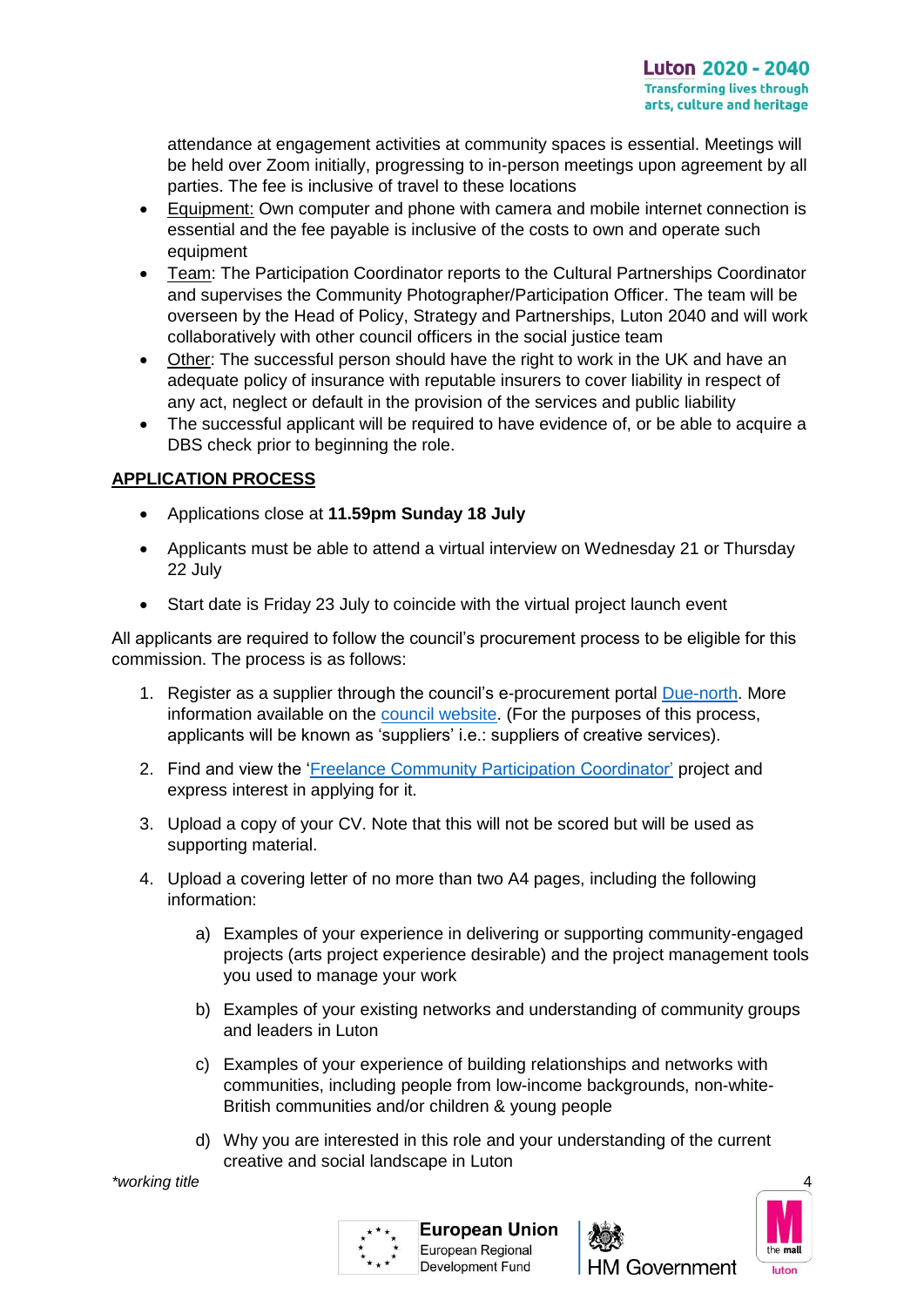- e) Confirm you have skills and experience in using I.T. platforms such as online forms to submit images and stories
- f) Confirmation of your employment status and if you are registered as selfemployed, if you have the right to work in the UK, if you have a DBS check or are willing to get one and whether you hold/are willing to source suitable insurance.

**Note:** we are particularly interested to hear from applicants that are from or based in Luton and surrounds and/or are from black, Asian or non-white-British communities.

**Note:** The filenames of all uploads must include the title of the post you are applying for and your name.

### **SCORING PROCESS**

Following the closing date, a panel will assess applications using the following weighting and scoring methodology:

**1. Qualification:** Only applicants who are registered as self-employed or limited company, have the right to work in the UK and hold/are willing to buy suitable insurance and DBS will proceed to the next step.

| 2. | <b>Shortlisting:</b> |
|----|----------------------|
|----|----------------------|

| <b>Shortlisting</b>                                                        | Weighting |                                                                                                                                        |
|----------------------------------------------------------------------------|-----------|----------------------------------------------------------------------------------------------------------------------------------------|
|                                                                            | 25%       | Previous experience delivering or supporting community-<br>led or -engaged projects                                                    |
| <b>Quality of</b><br>application<br>(Total score<br>$available =$<br>100%) | 25%       | Existing networks with communities and groups in Luton<br>including black, Asian and minority ethnic and working-<br>class communities |
|                                                                            | 25%       | Experience developing and using basic project<br>management processes such as google sheets and<br>excel                               |
|                                                                            | 25%       | Understanding of the current creative and social<br>landscape in Luton, and interest in working in Luton                               |

Applicants will have to score at least a 3 against all criteria to proceed to presentation/ interview stage. The scoring framework we will use is on page 7.

The four highest scoring applicants will be selected for an interview and the council reserves the right to interview more candidates should two or more applicants receive the same score or fewer if there are not enough applicants that score a 3 or above across all criteria.





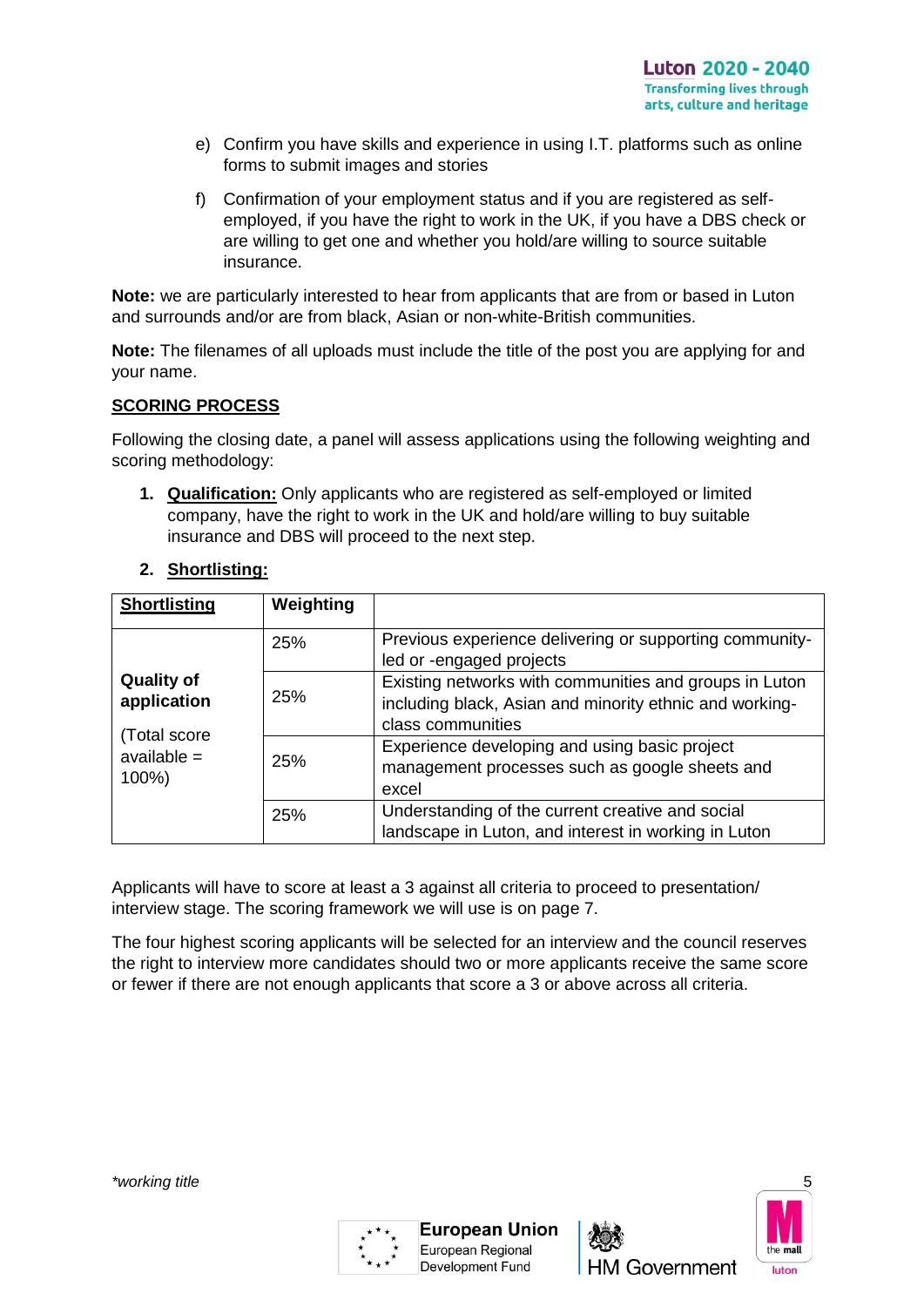### **3. Interview**

The selected applicants will be invited to an interview which will be assessed using the following weighting and scoring methodology:

| Total score available = $100\%$ ) |                                                                              |  |  |  |
|-----------------------------------|------------------------------------------------------------------------------|--|--|--|
| Weighting                         |                                                                              |  |  |  |
| 30%                               | Accessibility and potential impact of the proposed engagement process        |  |  |  |
| 30%                               | Suitability of applicant for working in Luton and with Lutonians, including  |  |  |  |
|                                   | people from diverse cultural backgrounds, people experiencing grief, people  |  |  |  |
|                                   | with disabilities, children & young people and the elderly                   |  |  |  |
| 20%                               | Understanding and mitigation of potential challenges of the role             |  |  |  |
|                                   | Verbal communication skills and the ability to communicate with a variety of |  |  |  |
| 10%                               | stakeholders, including senior council officers, local councillors and       |  |  |  |
|                                   | members of the target groups.                                                |  |  |  |
| 10%                               | Demonstrated planning and preparation                                        |  |  |  |

The scoring framework we will use is below. Proposals will have to score at least a 3 against all criteria to be selected. The highest scoring proposal will be selected.

All questions regarding the role and application process must be directed to the council via the procurement portal.

### **SHORTLISTING AND INTERVIEW SCORING FRAMEWORK**

| <b>QUESTION RESPONSES</b>                                                                                                                                                                                                                                                                   | <b>DESCRIPTION</b>       | <b>SCORE</b>  |
|---------------------------------------------------------------------------------------------------------------------------------------------------------------------------------------------------------------------------------------------------------------------------------------------|--------------------------|---------------|
| Good response with requirements being met with nothing<br>other than a few minor exceptions which are acceptable to<br>the evaluation team. Reasonable understanding and the<br>ability to deliver to a high standard. Evidence in relation to<br>the proposed services shows good quality. | Very Good                | 4             |
| Acceptable answer with requirements being met in parts but<br>not fully. A reasonable understanding to have the ability to<br>deliver the service. Evidence to show that the services is<br>just suitable for the purpose but has not met the standard<br>expected.                         | Acceptable               | 3             |
| Poor response where some requirements are being met but<br>there are some large exceptions. Concerns that the<br>services proposed would not be suitable for use.                                                                                                                           | Cause for<br>Concern     | $\mathcal{P}$ |
| Target requirements are only met on a few occasions. Low<br>standard response. Major concerns that the services<br>proposed would be suitable for use.                                                                                                                                      | Unsatisfactory           | 1             |
| Answer does not meet the requirements at all. No evidence<br>that the services would be suitable.                                                                                                                                                                                           | Wholly<br>Unsatisfactory | 0             |